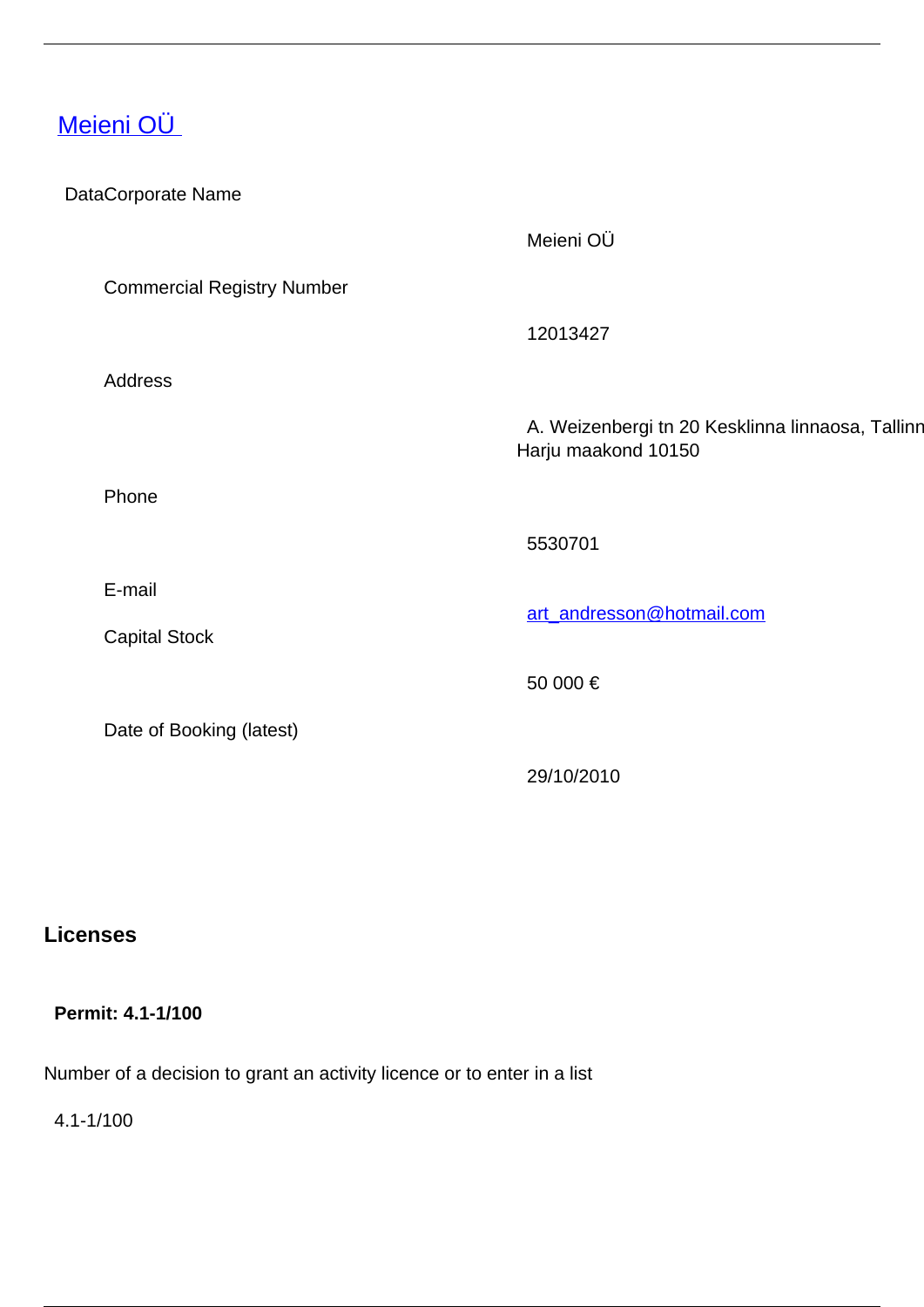06/07/2020

Service specified by license

7. Payment initiation service

 **Permit: 4.1-1/66** 

Number of a decision to grant an activity licence or to enter in a list

4.1-1/66

Date of a decision to grant an activity licence or to enter in a list

02/05/2022

Service specified by license

8. Account information service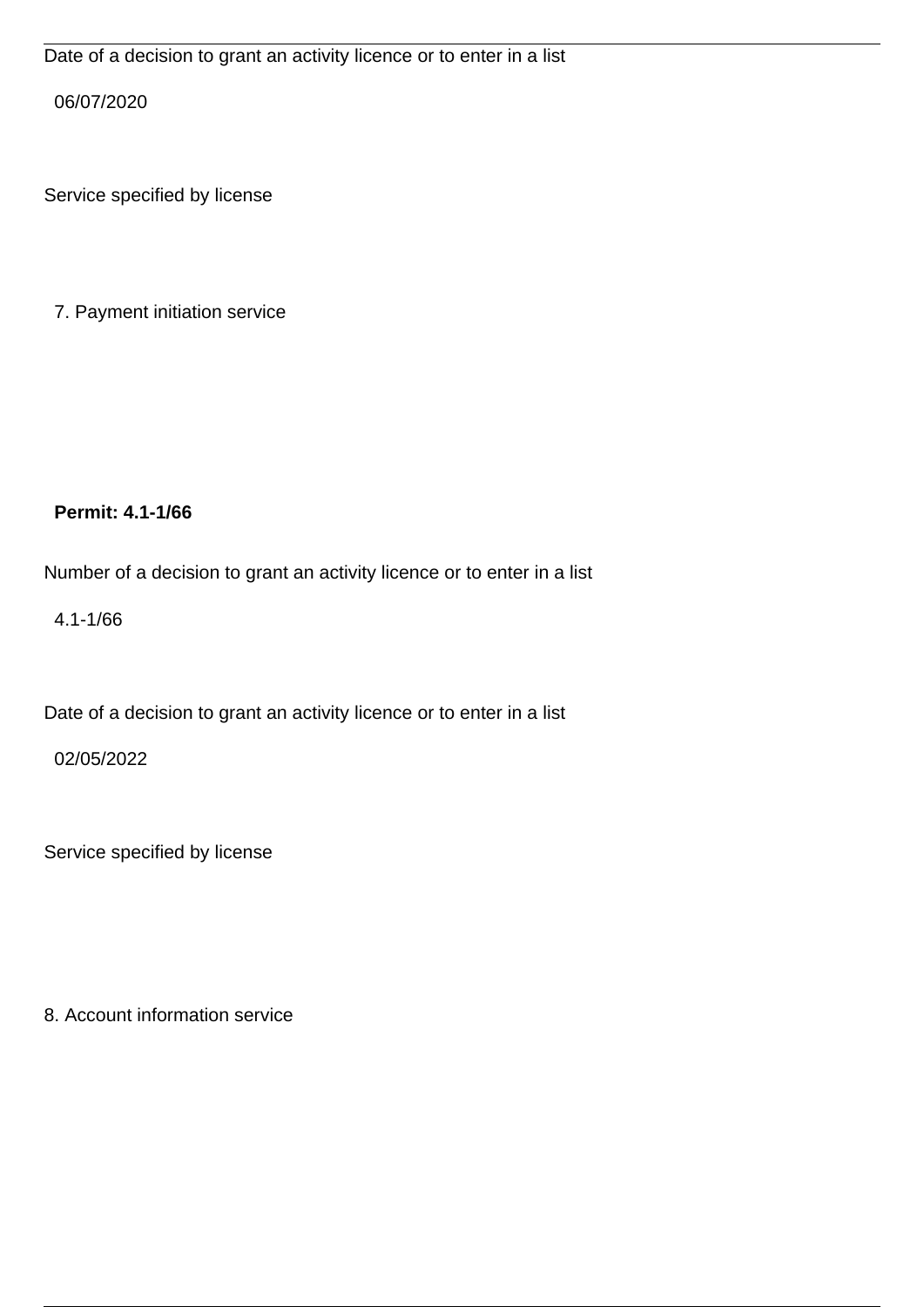### **List of cross-border services provided**

**List of cross-border services provided**

The date of receiving the right to provide cross-border services

06/09/2021

The number of the ruling granting the right to provide cross-border services

4.1-1/118

List of services

7. Payment initiation service

Republic of Latvia

#### **List of cross-border services provided**

The date of receiving the right to provide cross-border services

06/09/2021

The number of the ruling granting the right to provide cross-border services